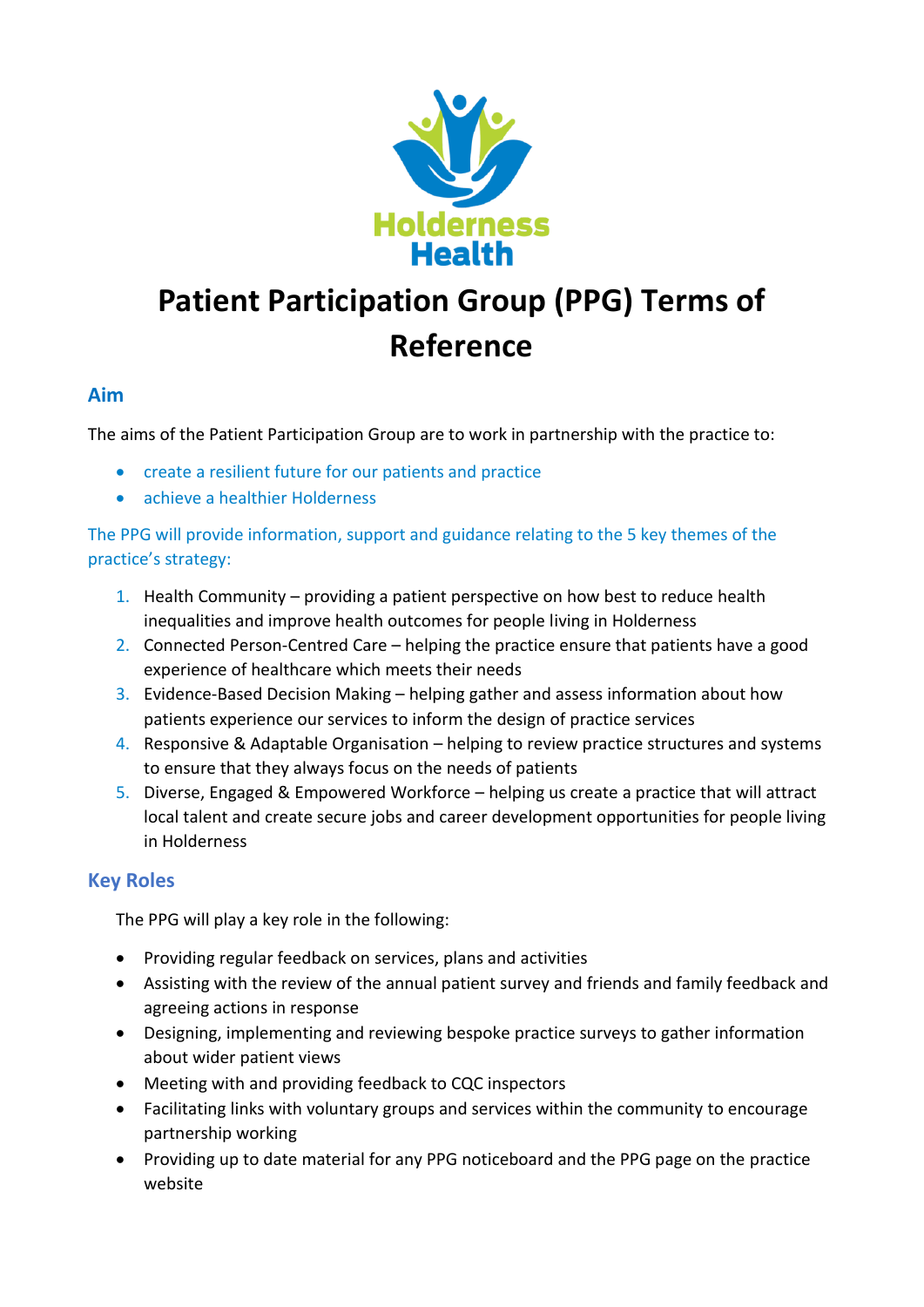- Providing peer support to other patients promoting healthy lifestyle choices, self-care and understanding of long-term health conditions
- Helping with and organising health promotion events and improving health literacy

## **Membership**

- Any patient registered with Holderness Health may apply to be a member of the PPG
- The group will strive to be inclusive and reflective of the patient demographic of the practice and will monitor and seek to address underrepresentation where this is identified
- The maximum number of patients in the group is 20
- The PPG will elect a Chair and a Vice Chair to run meetings and guide the work of the group
- The PPG Chair and Vice Chair will be elected for a 12 month period following which nominations will be sought for a replacement for a further 12 month term in office
- Any member of the PPG can put themselves forward to be the Chair or Vice Chair at election time
- Members are requested to attend a minimum of 4 meetings / year. Failure to do so will mean that they are moved to the 'Information Only' list to allow for new members to join the PPG. From this point they will only receive copies of the minutes of any meetings.

## **Meetings**

•

- The group will meet six times a year. Meetings usually take place on an evening between 4.30pm and 6pm.
- Notices of meetings and minutes will be displayed on the PPG notice board in the waiting room and on the website, and members will be alerted via email and post.
- Agendas will be organised by a small working group of PPG members and practice staff.
- All PPG members will be invited to submit items for inclusion on the agenda.
- Invitations to attend an online meeting (Teams) will be circulated via Outlook and will contain a list of all members email addresses. Anyone not wanting their email address to be shared will be unable to attend the meetings but can receive a blind copy of the notes.

## **PPG Member Commitment**

- The PPG member will attend at least 4 out of the scheduled 6 PPG meetings per-year
- All PPG members will agree and comply with the agreed Ground Rules during PPG meetings
- PPG members will be active in promoting and delivering PPG objectives

## **Holderness Health's Commitment**

- A member of the management team or other delegated practice staff member will attend all PPG meetings
- Holderness Health will consider all recommendations received from the PPG and provide feedback on actions taken in response
- Holderness Health will keep the PPG informed of service developments and bring them for discussion at PPG meetings, including how the wider practice population can get involved in these discussions